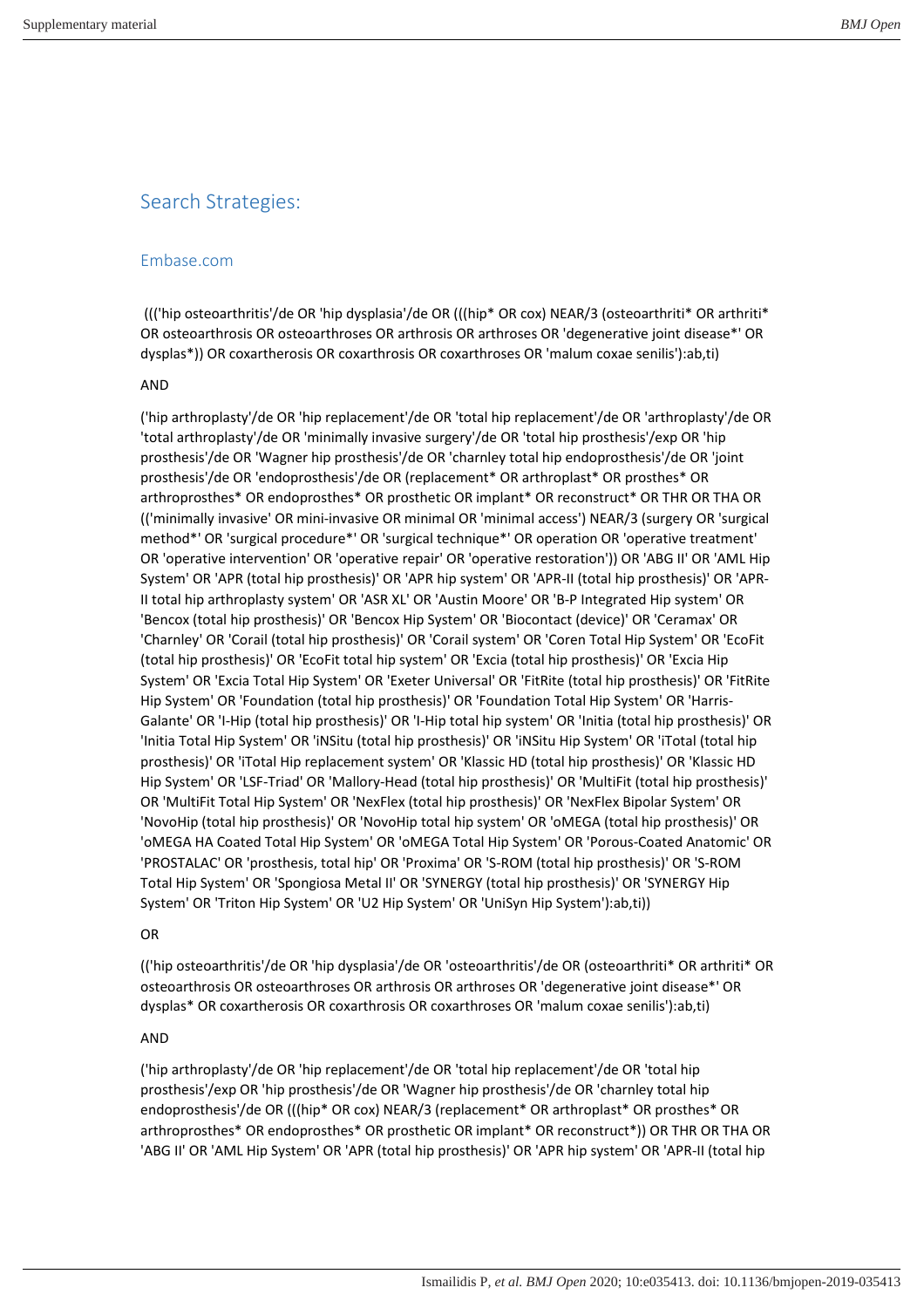prosthesis)' OR 'APR-II total hip arthroplasty system' OR 'ASR XL' OR 'Austin Moore' OR 'B-P Integrated Hip system' OR 'Bencox (total hip prosthesis)' OR 'Bencox Hip System' OR 'Biocontact (device)' OR 'Ceramax' OR 'Charnley' OR 'Corail (total hip prosthesis)' OR 'Corail system' OR 'Coren Total Hip System' OR 'EcoFit (total hip prosthesis)' OR 'EcoFit total hip system' OR 'Excia (total hip prosthesis)' OR 'Excia Hip System' OR 'Excia Total Hip System' OR 'Exeter Universal' OR 'FitRite (total hip prosthesis)' OR 'FitRite Hip System' OR 'Foundation (total hip prosthesis)' OR 'Foundation Total Hip System' OR 'Harris-Galante' OR 'I-Hip (total hip prosthesis)' OR 'I-Hip total hip system' OR 'Initia (total hip prosthesis)' OR 'Initia Total Hip System' OR 'iNSitu (total hip prosthesis)' OR 'iNSitu Hip System' OR 'iTotal (total hip prosthesis)' OR 'iTotal Hip replacement system' OR 'Klassic HD (total hip prosthesis)' OR 'Klassic HD Hip System' OR 'LSF-Triad' OR 'Mallory-Head (total hip prosthesis)' OR 'MultiFit (total hip prosthesis)' OR 'MultiFit Total Hip System' OR 'NexFlex (total hip prosthesis)' OR 'NexFlex Bipolar System' OR 'NovoHip (total hip prosthesis)' OR 'NovoHip total hip system' OR 'oMEGA (total hip prosthesis)' OR 'oMEGA HA Coated Total Hip System' OR 'oMEGA Total Hip System' OR 'Porous-Coated Anatomic' OR 'PROSTALAC' OR 'prosthesis, total hip' OR 'Proxima' OR 'S-ROM (total hip prosthesis)' OR 'S-ROM Total Hip System' OR 'Spongiosa Metal II' OR 'SYNERGY (total hip prosthesis)' OR 'SYNERGY Hip System' OR 'Triton Hip System' OR 'U2 Hip System' OR 'UniSyn Hip System'):ab,ti)))

#### AND

('muscle strength'/de OR 'muscle weakness'/de OR 'dynamometer'/de OR 'electromyography'/de OR 'walking'/de OR 'gait'/de OR 'arthrometry'/de OR 'joint characteristics and functions'/de OR 'joint function'/de OR 'joint limitation'/de OR 'joint mobility'/de OR 'joint stability'/de OR 'torque'/de OR 'endurance'/de OR 'walking difficulty'/de OR 'movement (physiology)'/de OR 'body movement'/de OR 'leg movement'/exp OR 'physical mobility'/de OR 'physical performance'/de OR 'hip abductor muscle'/de OR 'convalescence'/de OR 'functional assessment'/de OR 'functional status'/de OR 'Hip Disability and Osteoarthritis Outcome Score'/de OR 'Harris hip score'/de OR 'Oxford hip score'/de OR (((muscle OR muscular) NEAR/3 (strength OR power OR force OR weakness OR weakening OR insufficiency OR fatigue OR deficit\*)) OR dynamometer\* OR electromyograph\* OR electromyogram\* OR ((electro OR electrical OR electric) NEXT myography) OR gait OR walking OR arthrometr\* OR goniometr\* OR 'range of motion' OR ((joint OR articular OR leg OR hip OR postoperative OR postoperative OR postarthroplasty OR post-arthroplasty OR physical OR restoring) NEAR/3 (movement\* OR function\* OR limitation\* OR mobilit\* OR motilit\* OR flexibility\* OR rotation\* OR stabilit\* OR score\* OR performanc\* OR outcome\* OR abilit\*)) OR torque\* OR 'torsional moment\*' OR 'turning force\*' OR newton-meter\* OR endurance OR stamina OR 'dependent ambulation' OR ((ambulation OR ambulatory OR mobilit\*) NEAR/3 (difficult\* OR disabilit\* OR disablement OR limitation\* OR limited OR handicap\*)) OR 'hip abduct\*' OR 'gluteal muscle\*' OR gluteus OR convalescen\* OR 'recovery of function' OR 'function\* recover\*' OR 'functional outcome\*' OR 'functional response\*' OR 'functional assessment\*' OR 'functional status' OR 'abduction motion' OR 'Hip Disability and Osteoarthritis Outcome Score' OR 'Harris hip score' OR 'Oxford hip score'):ab,ti)

## **NOT**

(('animal'/de OR 'animal experiment'/exp OR 'nonhuman'/de) NOT ('human'/exp OR 'human experiment'/de))

#### NOT [conference abstract]/lim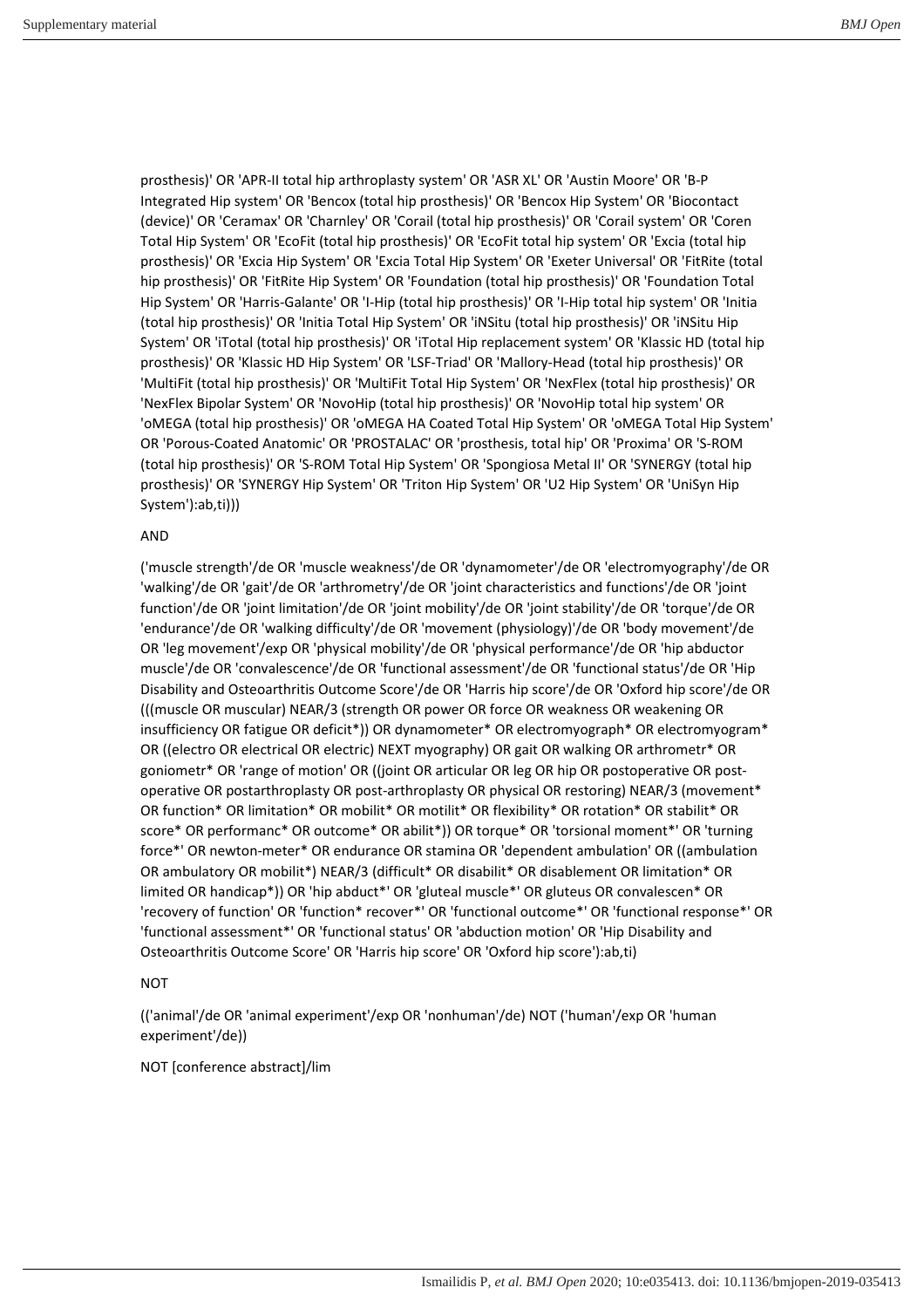## Medline (Ovid)

 (((Osteoarthritis, Hip/ OR (((hip\* OR cox) ADJ3 (osteoarthriti\* OR arthriti\* OR osteoarthrosis OR osteoarthroses OR arthrosis OR arthroses OR degenerative joint disease\* OR dysplas\*)) OR coxartherosis OR coxarthrosis OR coxarthroses OR malum coxae senilis).ab,ti.)

## AND

(Arthroplasty, Replacement, Hip/ OR arthroplasty, replacement/ OR Minimally Invasive Surgical Procedures/ OR hip prosthesis/ OR joint prosthesis/ OR (replacement\* OR arthroplast\* OR prosthes\* OR arthroprosthes\* OR endoprosthes\* OR prosthetic OR implant\* OR reconstruct\* OR THR OR THA OR ((minimally invasive OR mini-invasive OR minimal OR minimal access) ADJ3 (surgery OR surgical method\* OR surgical procedure\* OR surgical technique\* OR operation OR operative treatment OR operative intervention OR operative repair OR operative restoration)) OR ABG II OR AML Hip System OR APR total hip prosthesis OR APR hip system OR APR-II total hip prosthesis OR APR-II total hip arthroplasty system OR ASR XL OR Austin Moore OR B-P Integrated Hip system OR Bencox total hip prosthesis OR Bencox Hip System OR Biocontact device OR Ceramax OR Charnley OR Corail total hip prosthesis OR Corail system OR Coren Total Hip System OR EcoFit total hip prosthesis OR EcoFit total hip system OR Excia total hip prosthesis OR Excia Hip System OR Excia Total Hip System OR Exeter Universal OR FitRite total hip prosthesis OR FitRite Hip System OR Foundation total hip prosthesis OR Foundation Total Hip System OR Harris-Galante OR I-Hip total hip prosthesis OR I-Hip total hip system OR Initia total hip prosthesis OR Initia Total Hip System OR iNSitu total hip prosthesis OR iNSitu Hip System OR iTotal total hip prosthesis OR iTotal Hip replacement system OR Klassic HD total hip prosthesis OR Klassic HD Hip System OR LSF-Triad OR Mallory-Head total hip prosthesis OR MultiFit total hip prosthesis OR MultiFit Total Hip System OR NexFlex total hip prosthesis OR NexFlex Bipolar System OR NovoHip total hip prosthesis OR NovoHip total hip system OR oMEGA total hip prosthesis OR oMEGA HA Coated Total Hip System OR oMEGA Total Hip System OR Porous-Coated Anatomic OR PROSTALAC OR prosthesis, total hip OR Proxima OR S-ROM total hip prosthesis OR S-ROM Total Hip System OR Spongiosa Metal II OR SYNERGY total hip prosthesis OR SYNERGY Hip System OR Triton Hip System OR U2 Hip System OR UniSyn Hip System).ab,ti.))

## OR

((Osteoarthritis, Hip/ OR osteoarthritis/ OR (osteoarthriti\* OR arthriti\* OR osteoarthrosis OR osteoarthroses OR arthrosis OR arthroses OR degenerative joint disease\* OR dysplas\* OR coxartherosis OR coxarthrosis OR coxarthroses OR malum coxae senilis).ab,ti.)

## AND

(Arthroplasty, Replacement, Hip/ OR hip prosthesis/ OR (((hip\* OR cox) ADJ3 (replacement\* OR arthroplast\* OR prosthes\* OR arthroprosthes\* OR endoprosthes\* OR prosthetic OR implant\* OR reconstruct\*)) OR THR OR THA OR ABG II OR AML Hip System OR APR total hip prosthesis OR APR hip system OR APR-II total hip prosthesis OR APR-II total hip arthroplasty system OR ASR XL OR Austin Moore OR B-P Integrated Hip system OR Bencox total hip prosthesis OR Bencox Hip System OR Biocontact device OR Ceramax OR Charnley OR Corail total hip prosthesis OR Corail system OR Coren Total Hip System OR EcoFit total hip prosthesis OR EcoFit total hip system OR Excia total hip prosthesis OR Excia Hip System OR Excia Total Hip System OR Exeter Universal OR FitRite total hip prosthesis OR FitRite Hip System OR Foundation total hip prosthesis OR Foundation Total Hip System OR Harris-Galante OR I-Hip total hip prosthesis OR I-Hip total hip system OR Initia total hip prosthesis OR Initia Total Hip System OR iNSitu total hip prosthesis OR iNSitu Hip System OR iTotal total hip prosthesis OR iTotal Hip replacement system OR Klassic HD total hip prosthesis OR Klassic HD Hip System OR LSF-Triad OR Mallory-Head total hip prosthesis OR MultiFit total hip prosthesis OR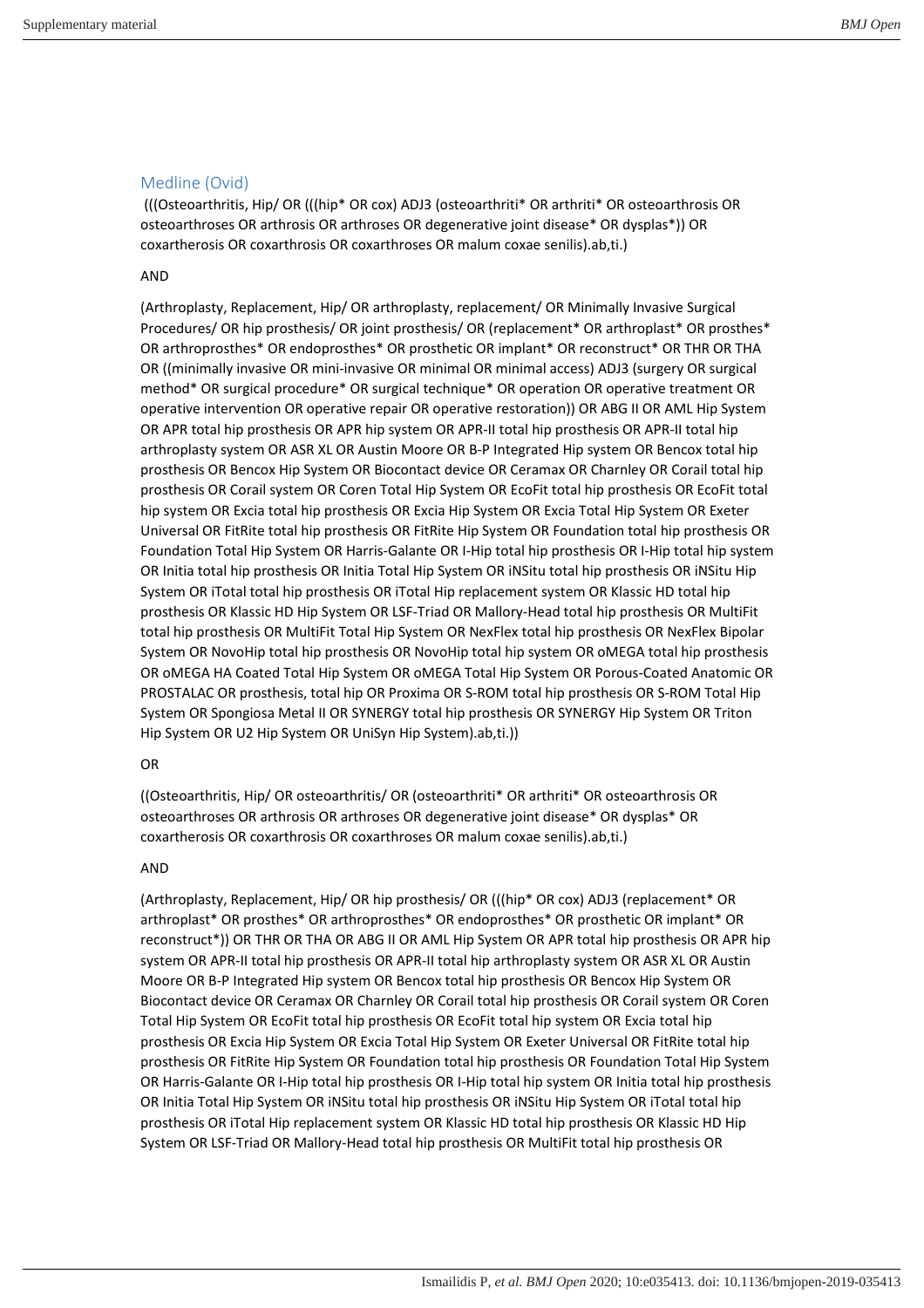MultiFit Total Hip System OR NexFlex total hip prosthesis OR NexFlex Bipolar System OR NovoHip total hip prosthesis OR NovoHip total hip system OR oMEGA total hip prosthesis OR oMEGA HA Coated Total Hip System OR oMEGA Total Hip System OR Porous-Coated Anatomic OR PROSTALAC OR prosthesis, total hip OR Proxima OR S-ROM total hip prosthesis OR S-ROM Total Hip System OR Spongiosa Metal II OR SYNERGY total hip prosthesis OR SYNERGY Hip System OR Triton Hip System OR U2 Hip System OR UniSyn Hip System).ab,ti.)))

#### AND

(muscle strength/ OR muscle weakness/ OR Muscle Strength Dynamometer/ OR electromyography/ OR walking/ OR gait/ OR exp Range of Motion, Articular/ OR torque/ OR physical endurance/ OR Mobility Limitation/ OR movement/ OR exp physical functional performance/ OR Recovery of Function/ OR convalescence/ OR (((muscle OR muscular) ADJ3 (strength OR power OR force OR weakness OR weakening OR insufficiency OR fatigue OR deficit\*)) OR dynamometer\* OR electromyograph\* OR electromyogram\* OR ((electro OR electrical OR electric) ADJ myography) OR gait OR walking OR arthrometr\* OR goniometr\* OR range of motion OR ((joint OR articular OR leg OR hip OR postoperative OR post-operative OR postarthroplasty OR post-arthroplasty OR physical OR restoring) ADJ3 (movement\* OR function\* OR limitation\* OR mobilit\* OR motilit\* OR flexibility\* OR rotation\* OR stabilit\* OR score\* OR performanc\* OR outcome\* OR abilit\*)) OR torque\* OR torsional moment\* OR turning force\* OR newton-meter\* OR endurance OR stamina OR dependent ambulation OR ((ambulation OR ambulatory OR mobilit\*) ADJ3 (difficult\* OR disabilit\* OR disablement OR limitation\* OR limited OR handicap\*)) OR hip abduct\* OR gluteal muscle\* OR gluteus OR convalescen\* OR recovery of function OR function\* recover\* OR functional outcome\* OR functional response\* OR functional assessment\* OR functional status OR abduction motion OR Hip Disability and Osteoarthritis Outcome Score OR Harris hip score OR Oxford hip score).ab,ti.)

**NOT** 

(exp animals/ NOT humans/)

## Cochrane Library (CENTRAL)

 ((((((hip\* OR cox) NEAR/3 (osteoarthriti\* OR arthriti\* OR osteoarthrosis OR osteoarthroses OR arthrosis OR arthroses OR 'degenerative joint disease\*' OR dysplas\*)) OR coxartherosis OR coxarthrosis OR coxarthroses OR 'malum coxae senilis'):ab,ti) AND ((replacement\* OR arthroplast\* OR prosthes\* OR arthroprosthes\* OR endoprosthes\* OR prosthetic OR implant\* OR reconstruct\* OR THR OR THA OR (('minimally invasive' OR mini-invasive OR minimal OR 'minimal access') NEAR/3 (surgery OR 'surgical method\*' OR 'surgical procedure\*' OR 'surgical technique\*' OR operation OR 'operative treatment' OR 'operative intervention' OR 'operative repair' OR 'operative restoration')) OR 'ABG II' OR 'AML Hip System' OR 'APR (total hip prosthesis)' OR 'APR hip system' OR 'APR-II (total hip prosthesis)' OR 'APR-II total hip arthroplasty system' OR 'ASR XL' OR 'Austin Moore' OR 'B-P Integrated Hip system' OR 'Bencox (total hip prosthesis)' OR 'Bencox Hip System' OR 'Biocontact (device)' OR 'Ceramax' OR 'Charnley' OR 'Corail (total hip prosthesis)' OR 'Corail system' OR 'Coren Total Hip System' OR 'EcoFit (total hip prosthesis)' OR 'EcoFit total hip system' OR 'Excia (total hip prosthesis)' OR 'Excia Hip System' OR 'Excia Total Hip System' OR 'Exeter Universal' OR 'FitRite (total hip prosthesis)' OR 'FitRite Hip System' OR 'Foundation (total hip prosthesis)' OR 'Foundation Total Hip System' OR 'Harris-Galante' OR 'I-Hip (total hip prosthesis)' OR 'I-Hip total hip system' OR 'Initia (total hip prosthesis)' OR 'Initia Total Hip System' OR 'iNSitu (total hip prosthesis)' OR 'iNSitu Hip System' OR 'iTotal (total hip prosthesis)' OR 'iTotal Hip replacement system' OR 'Klassic HD (total hip